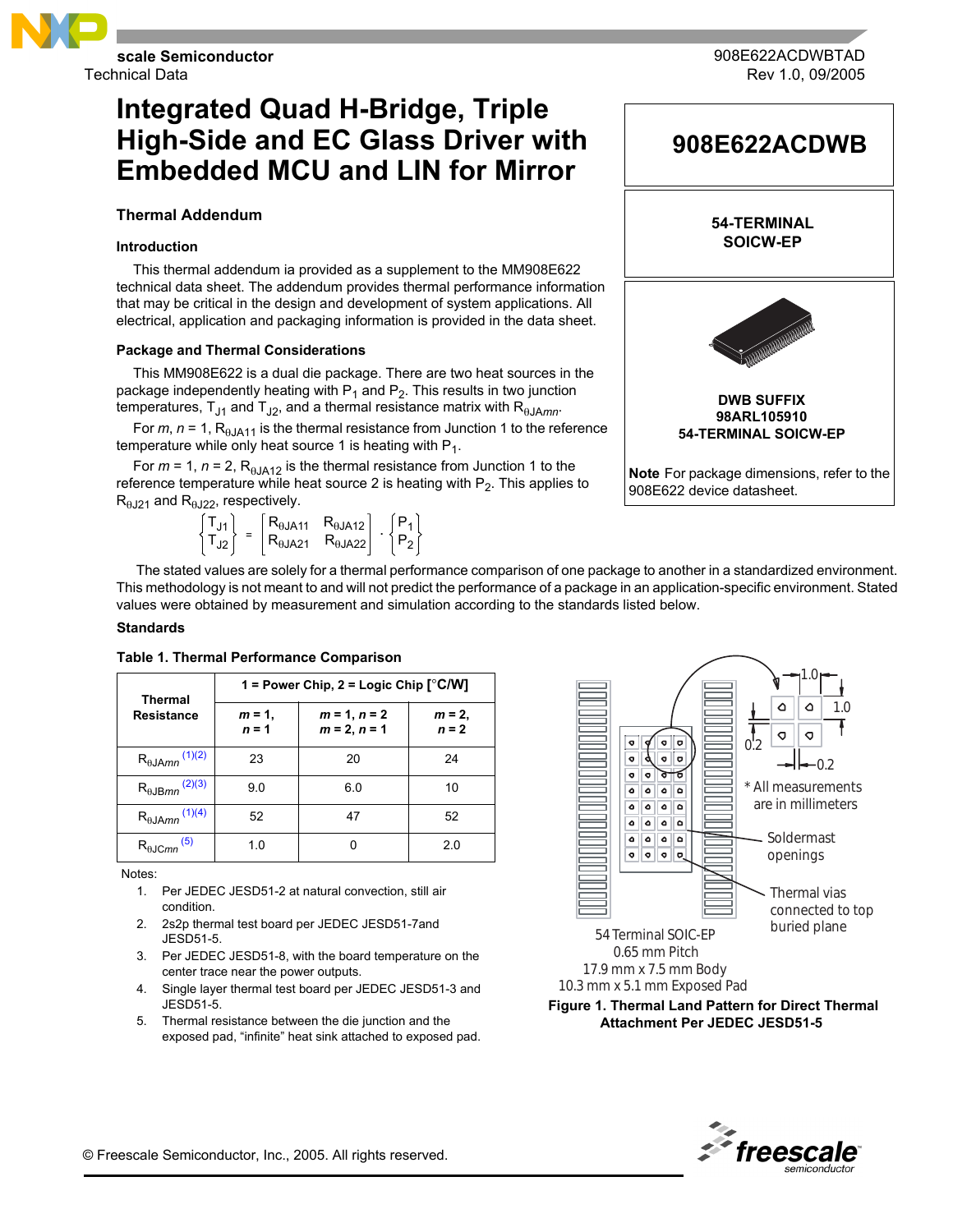



 **Figure 2. Thermal Test Board**

# <span id="page-1-0"></span>**Device on Thermal Test Board**

| Material:                  | Single layer printed circuit board<br>FR4, 1.6 mm thickness<br>Cu traces, 0.07 mm thickness |
|----------------------------|---------------------------------------------------------------------------------------------|
| Outline:                   | 80 mm x 100 mm board area,<br>including edge connector for<br>thermal testing               |
| Area <b>A</b> :            | Cu heat-spreading areas on board<br>surface                                                 |
| <b>Ambient Conditions:</b> | Natural convection, still air                                                               |

## **Table 2. Thermal Resistance Performance**

| <b>Thermal</b><br><b>Resistance</b> | Area A<br>(mm <sup>2</sup> ) | 1 = Power Chip, 2 = Logic Chip ( $^{\circ}$ C/W) |                                  |                      |  |
|-------------------------------------|------------------------------|--------------------------------------------------|----------------------------------|----------------------|--|
|                                     |                              | $m = 1$ ,<br>$n = 1$                             | $m = 1, n = 2$<br>$m = 2, n = 1$ | $m = 2$ ,<br>$n = 2$ |  |
| $R_{\theta JAmn}$                   | 0                            | 53                                               | 48                               | 53                   |  |
|                                     | 300                          | 39                                               | 34                               | 38                   |  |
|                                     | 600                          | 35                                               | 30                               | 34                   |  |
| $R_{\theta$ JSmn                    | 0                            | 21                                               | 16                               | 20                   |  |
|                                     | 300                          | 15                                               | 11                               | 15                   |  |
|                                     | 600                          | 14                                               | 9.0                              | 13                   |  |

 $R_{\theta JA}$  is the thermal resistance between die junction and ambient air.

 $R_{\theta JSmn}$  is the thermal resistance between die junction and the reference location on the board surface near a center lead of the package (see [Figure 2](#page-1-0))

This device is a dual die package. Index *m* indicates the die that is heated. Index *n* refers to the number of the die where the junction temperature is sensed.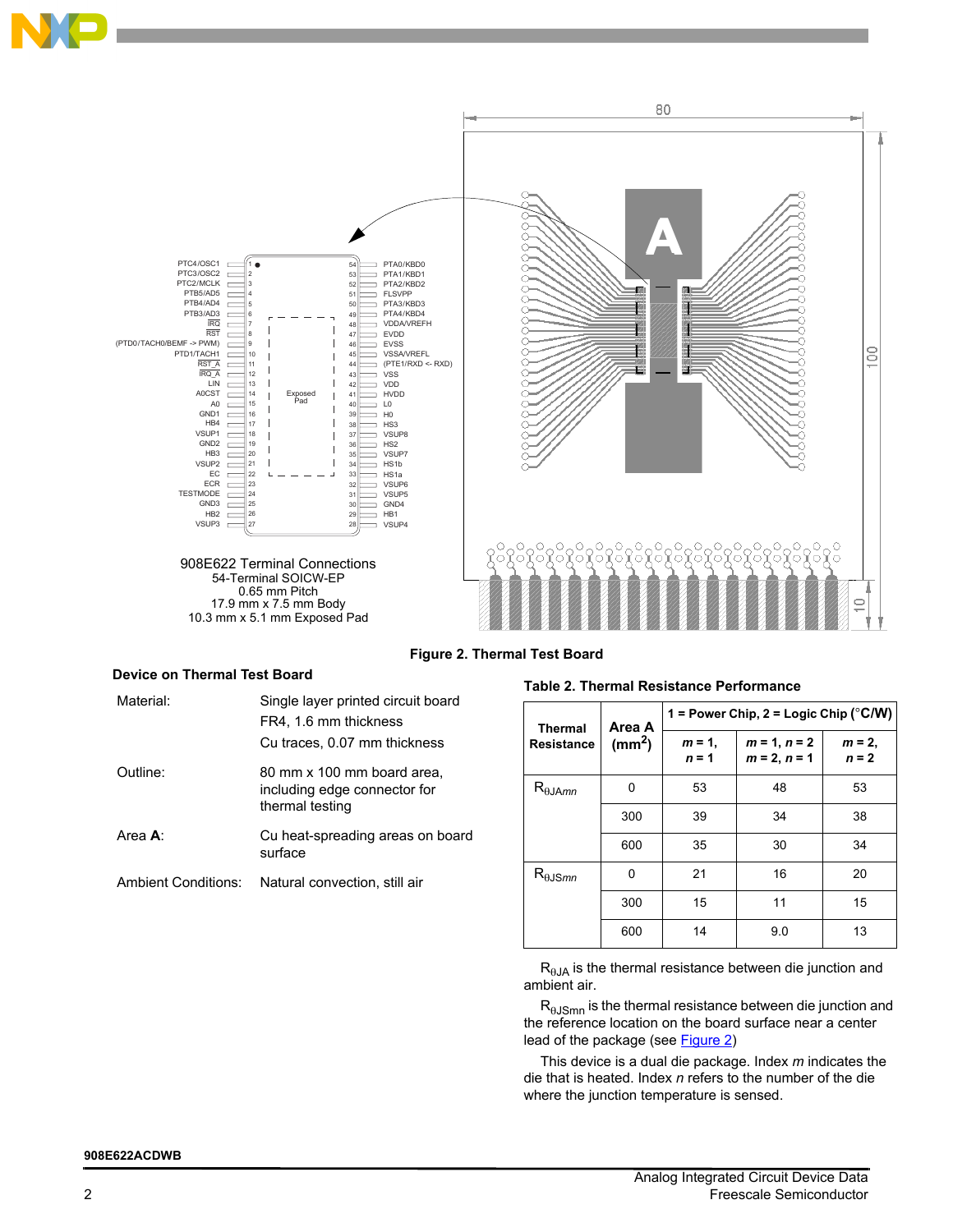







 **Figure 4. Transient Thermal Resistance R<sub>θJA</sub> (1.0 W Step Response) Device on Thermal Test Board Area A = 600 (mm2**)